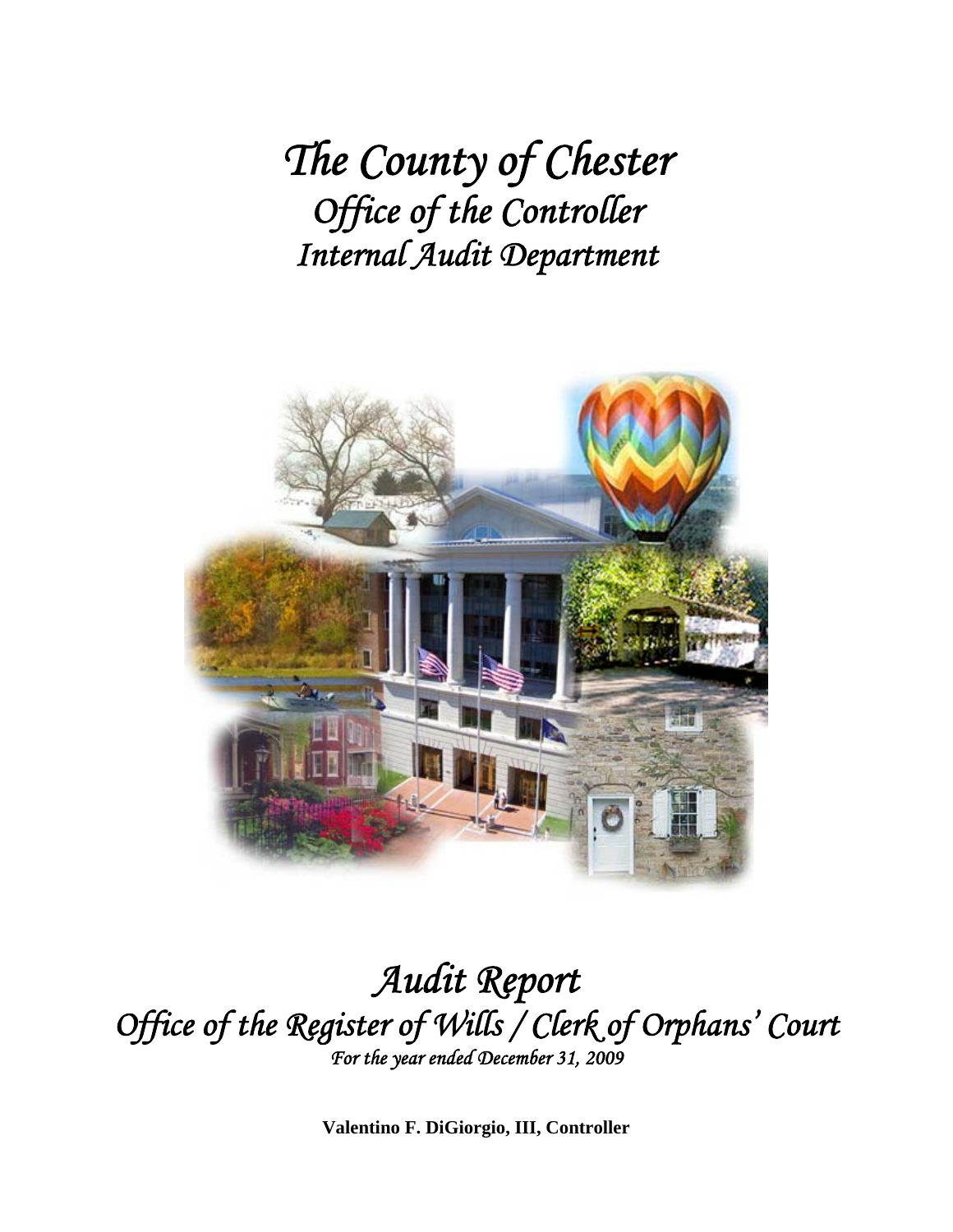### **AUDIT OF THE REGISTER OF WILLS / CLERK OF ORPHANS' COURT FOR THE YEAR ENDED DECEMBER 31, 2009**

**Paula Gowen, Register of Wills/Clerk of Orphans' Court Office of the Register of Wills/Clerk of Orphans' Court Chester County Justice Center 201 W. Market Street, Suite 2200 West Chester, PA 19380**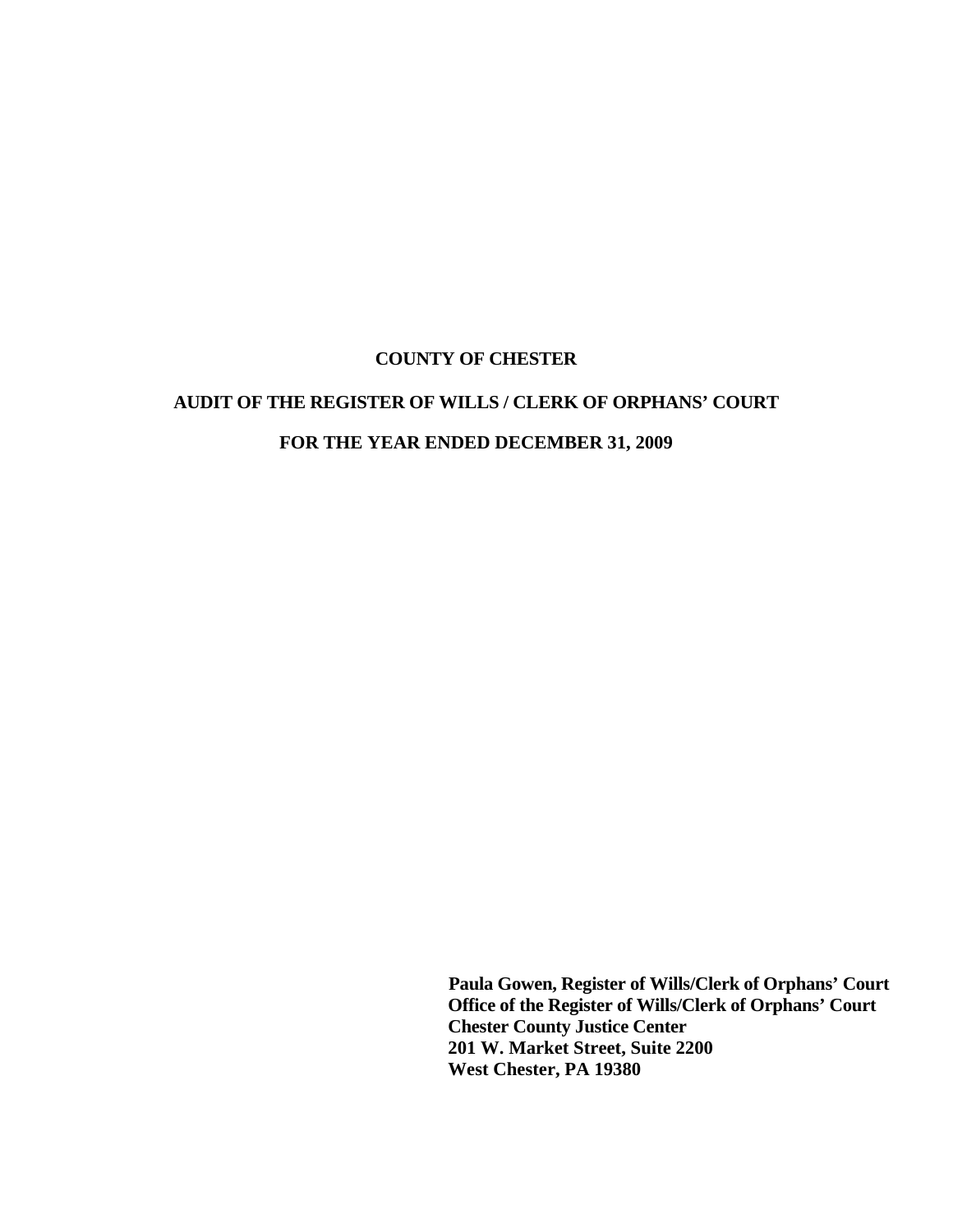### **AUDIT OF THE REGISTER OF WILLS / CLERK OF ORPHANS' COURT TABLE OF CONTENTS**

| <b>FINANCIAL STATEMENTS:</b> |  |
|------------------------------|--|
|                              |  |
|                              |  |
|                              |  |
|                              |  |

| AUDITOR'S REPORT ON COMPLIANCE AND |  |
|------------------------------------|--|
|                                    |  |
|                                    |  |
|                                    |  |
|                                    |  |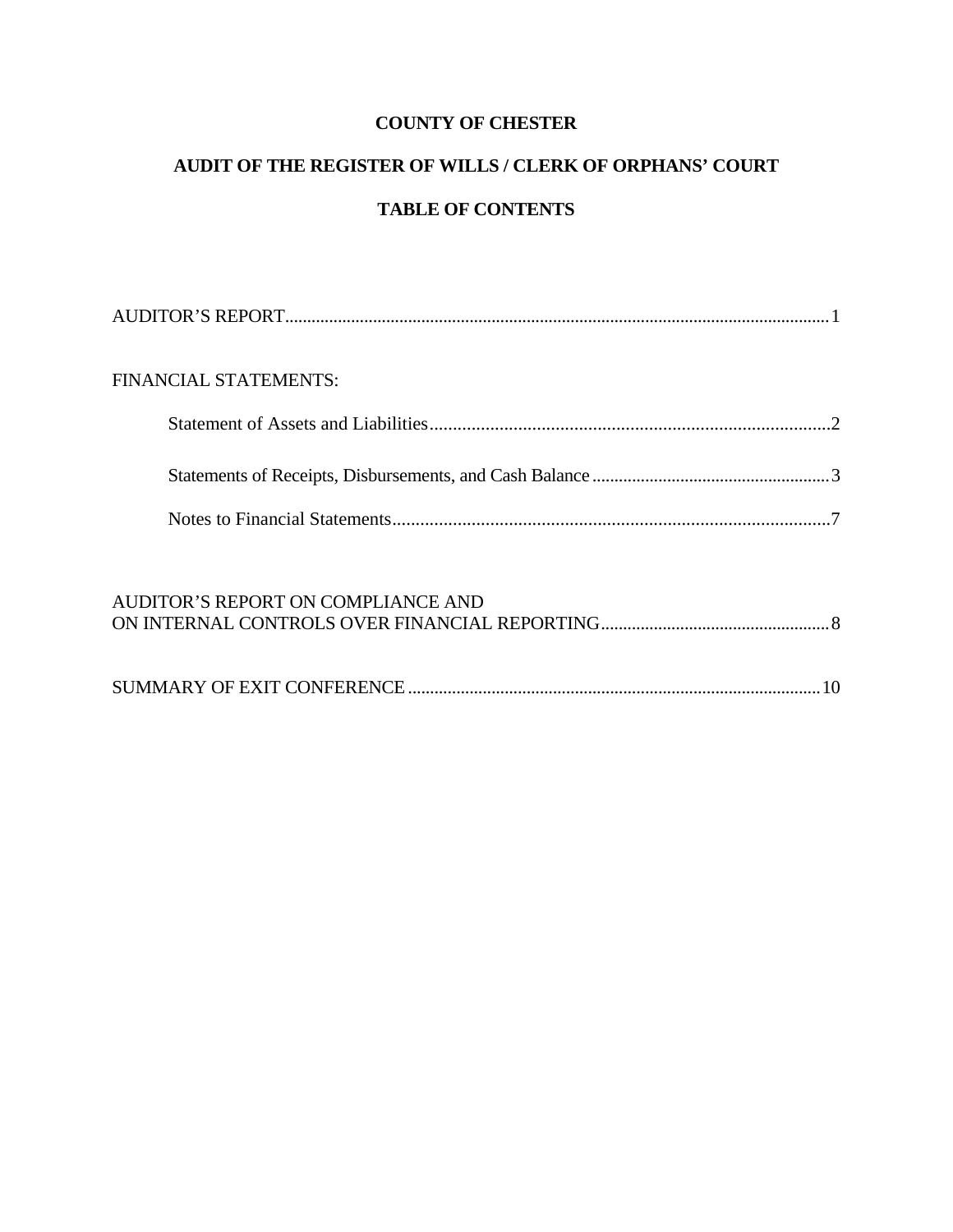

## **COUNTY OF CHESTER** OFFICE OF THE CONTROLLER

2 N. HIGH STREET, SUITE 540, P.O. BOX 2748, WEST CHESTER, PA 19380-0991 FAX: (610) 344-6750 TELEPHONE: (610) 344-6155

VALENTINO F. DIGIORGIO, III Controller

October 19, 2010

Office of the Register of Wills/Clerk of Orphans' Court Chester County Justice Center 201 W. Market Street, Suite 2200 West Chester, PA 19380

Internal Audit has audited the accounts of the *Office of the Register of Wills/Clerk of Orphans' Court* (*Register*) as of December 31, 2009, and has compiled the attached Statement of Assets and Liabilities and the related Statements of Cash Receipts, Disbursements, and Cash Balances for the year then ended. It is Internal Audit's responsibility to annually audit the accounts of any office receiving money for the use of the Commonwealth of Pennsylvania and to report the results of such audits to the Chester County Commissioners and the Chester County Court of Common Pleas. It is management's responsibility to maintain, update, and reconcile these accounts on a continuous basis.

Our audit was conducted in accordance with generally accepted auditing standards and the Government Auditing Standards issued by the Comptroller General of the United States. Those standards require that we plan and perform the audit in a manner that will provide *reasonable assurance* that the accounts are free of material misstatement and that amounts are properly supported and approved.

As described in Note 1, the accompanying financial statements are prepared on the cash basis of accounting, which is a comprehensive basis of accounting other than generally accepted accounting principles. Accordingly, the statements referred to above are not intended to present the financial position and results of operations of the *Register* in conformity with generally accepted accounting principles.

In our opinion, the accounts of the *Register* are stated fairly as of December 31, 2009. Consequently, the corresponding financial statements prepared by Internal Audit present fairly, in all material respects, the assets and liabilities of the *Register* as of December 31, 2009, and the cash receipts, disbursements, and cash balances for the year then ended.

In accordance with Government Auditing Standards, Internal Audit has also issued a report dated October 19, 2010, on our evaluation of the *Register's* internal control over financial reporting and on our tests of compliance with certain provisions of laws, regulations, policies and/or procedures. That report is an integral part of an audit performed in accordance with Government Auditing Standards and is to be read in conjunction with this report in considering the results of our audit.

Vellet Q. Grafio III

**Controller**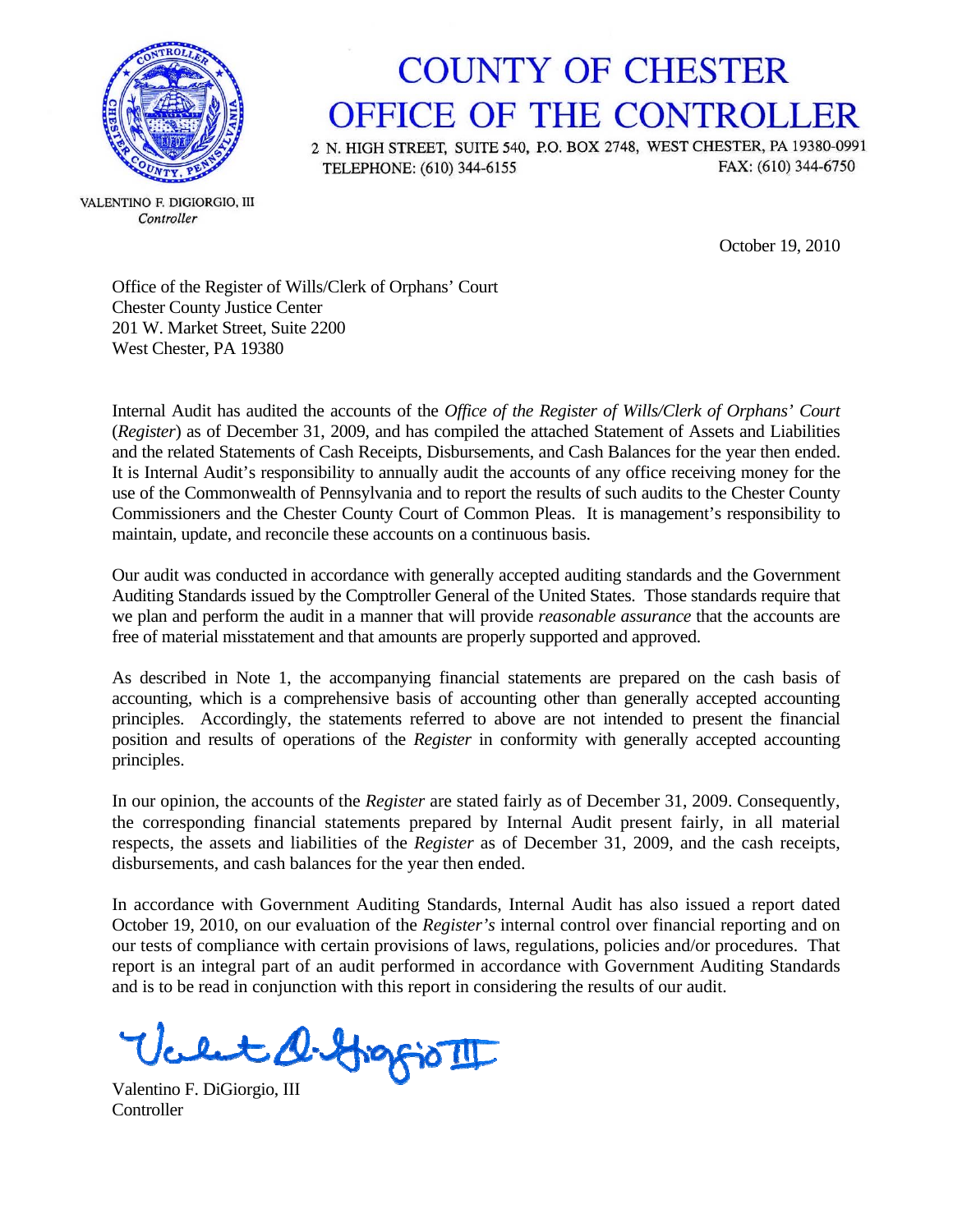#### **OFFICE OF THE REGISTER OF WILLS/CLERK OF ORPHANS' COURT**

#### **STATEMENT OF ASSETS AND LIABILITIES**

#### **DECEMBER 31, 2009**

#### **ASSETS**

| Cash - Operating                   | 109,150 |
|------------------------------------|---------|
| <b>Cash - Court Ordered Escrow</b> | 26,010  |
| Cash - Attorney for Minor          | 1,206   |
| Cash - Counseling Fees             | 24,902  |
| Cash - Change Fund                 | 100     |
|                                    |         |
| <b>Total Assets</b>                | 161,368 |

#### **LIABILITIES**

| <b>Undisbursed Funds:</b>        |     |         |
|----------------------------------|-----|---------|
| County of Chester - Fees         | \$  | 103,322 |
| County of Chester - Interest     |     | 324     |
| <b>Adoption Attorney Fees</b>    |     | 1,200   |
| <b>Adoption Counseling Fees</b>  |     | 24,690  |
| Commonwealth - Marriage Licenses |     | 2,562   |
| Commonwealth - Computer Fees     |     | 3,160   |
| Change Fund                      |     | 100     |
| <b>Court Ordered Escrow</b>      |     | 26,010  |
|                                  |     |         |
| <b>Total Liabilities</b>         | \$. | 161,368 |
|                                  |     |         |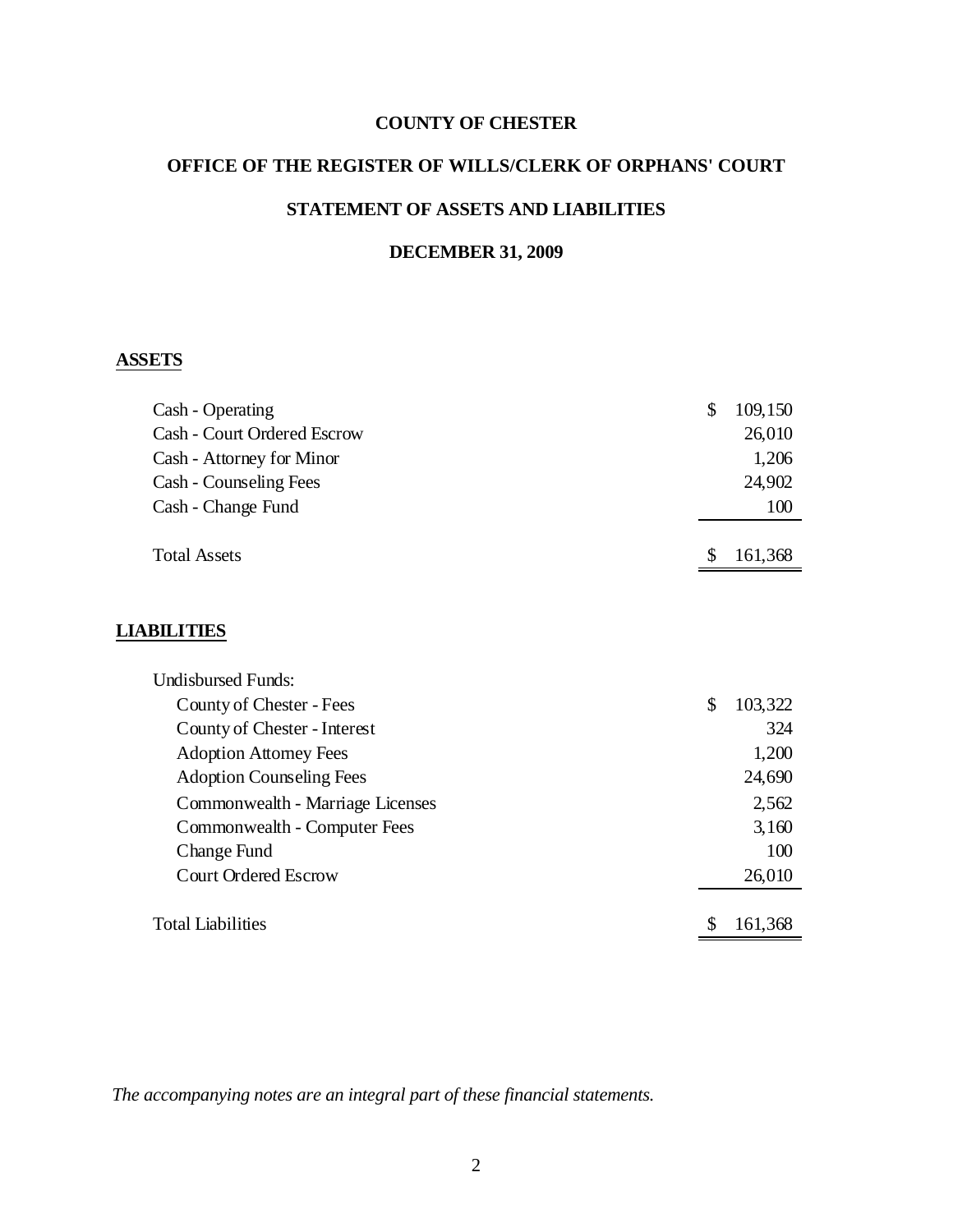#### **OFFICE OF THE REGISTER OF WILLS/CLERK OF ORPHANS' COURT**

#### **STATEMENT OF CASH RECEIPTS, DISBURSEMENTS, AND CASH BALANCE-OPERATING ACCOUNT**

#### **FOR THE YEAR ENDED DECEMBER 31, 2009**

| Cash Balance, January 1, 2009                     | \$          | 143,330  |
|---------------------------------------------------|-------------|----------|
| Receipts:                                         |             |          |
| County of Chester – Fees                          | \$1,073,941 |          |
| Commonwealth – Marriage License and Computer Fees | 67,992      |          |
| Interest                                          | 452         |          |
| <b>Total Receipts</b>                             | \$1,142,385 |          |
| Disbursements:                                    |             |          |
| County of Chester – Fees                          | \$1,109,031 |          |
| Commonwealth – Marriage License and Computer Fees | 66,848      |          |
| Interest                                          | 686         |          |
| <b>Total Disbursements</b>                        | \$1,176,565 |          |
| Excess of disbursements over receipts             |             | (34,180) |
| Cash Balance, December 31, 2009                   |             | 109,150  |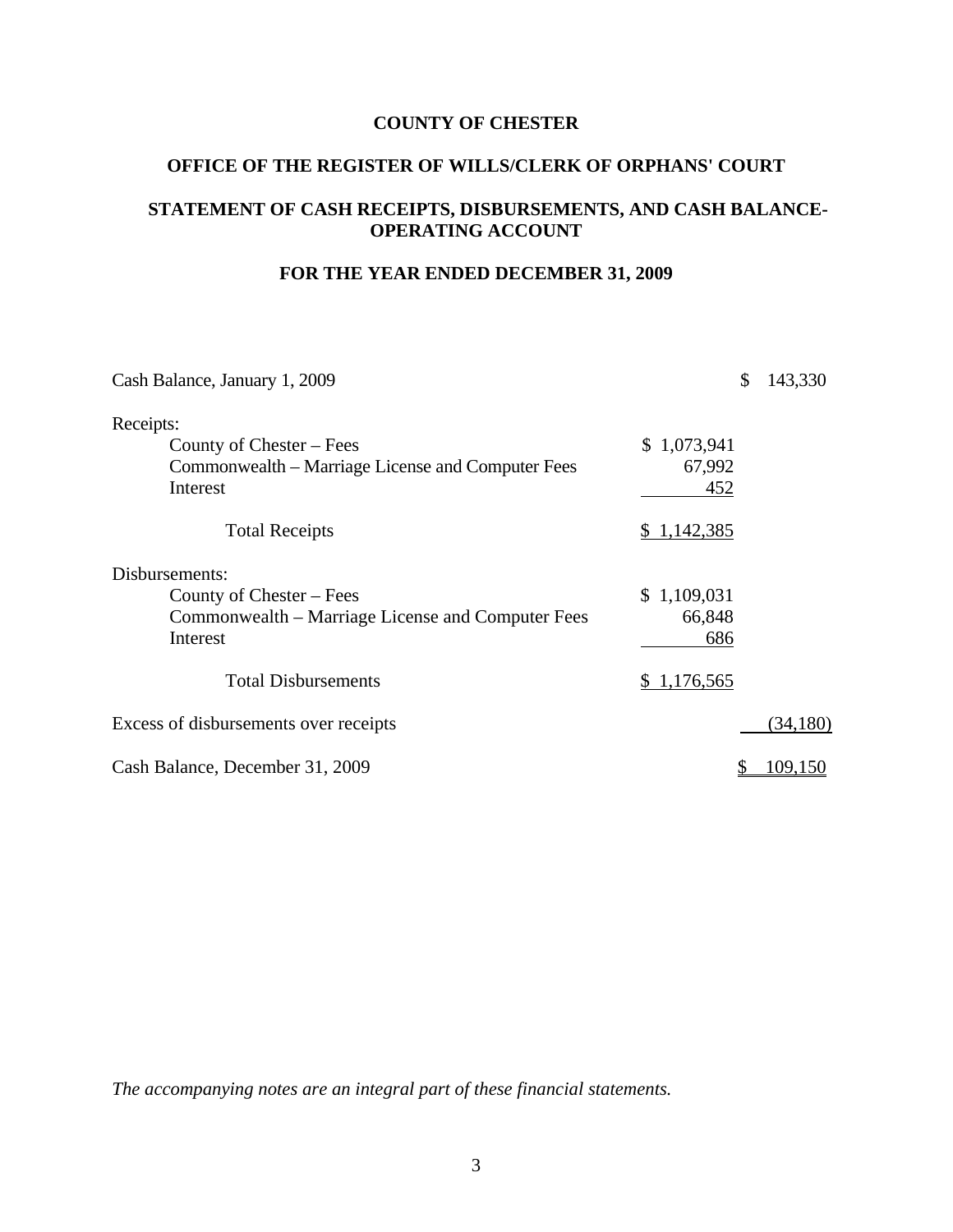#### **OFFICE OF THE REGISTER OF WILLS/CLERK OF ORPHANS' COURT**

#### **STATEMENT OF CASH RECEIPTS, DISBURSEMENTS, AND CASH BALANCE-COURT ORDERED ESCROW ACCOUNT**

#### **FOR THE YEAR ENDED DECEMBER 31, 2009**

| Cash Balance, January 1, 2009              | \$<br>135,346 |
|--------------------------------------------|---------------|
| Receipts:                                  |               |
| Interest                                   | 1,135         |
| <b>Total Receipts</b>                      | 1,135<br>S    |
| Disbursements:<br>Closing Entries and Fees | \$110,471     |
| <b>Total Disbursements</b>                 | \$110,471     |
| Excess of disbursements over receipts      | (109, 336)    |
| Cash Balance, December 31, 2009            | 26,010<br>\$  |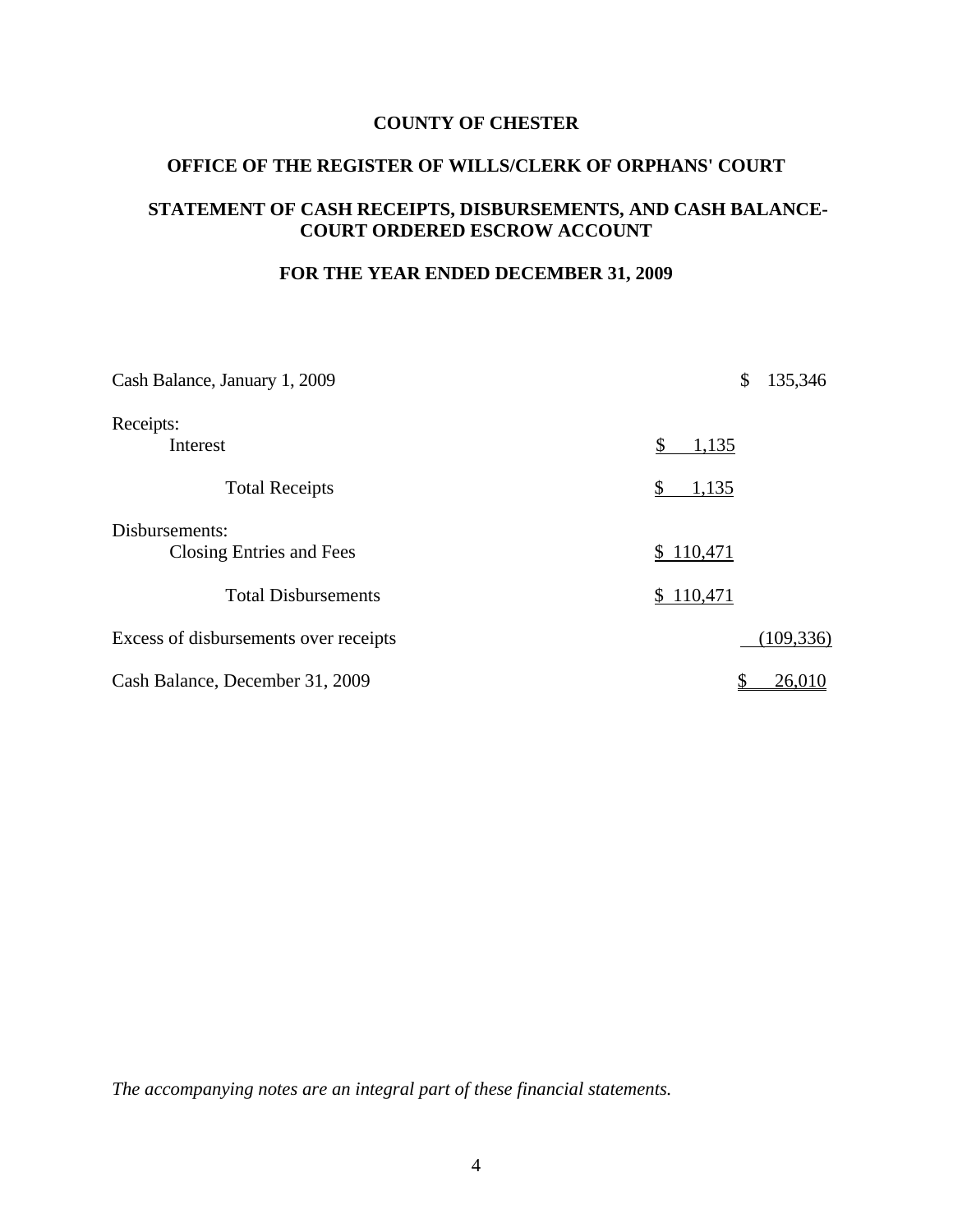#### **OFFICE OF THE REGISTER OF WILLS/CLERK OF ORPHANS' COURT**

#### **STATEMENT OF CASH RECEIPTS, DISBURSEMENTS, AND CASH BALANCE-ATTORNEY FOR MINOR ACCOUNT**

#### **FOR THE YEAR ENDED DECEMBER 31, 2009**

| Cash Balance, January 1, 2009         | \$<br>1,203                        |
|---------------------------------------|------------------------------------|
| Receipts:                             |                                    |
| <b>Attorney Fees</b>                  | $\boldsymbol{\mathsf{S}}$<br>1,650 |
| Interest                              | 6                                  |
| <b>Total Receipts</b>                 | 1,656<br>S                         |
| Disbursements:                        |                                    |
| <b>Attorney Fees</b>                  | \$<br>1,650                        |
| Interest                              |                                    |
| <b>Total Disbursements</b>            | 1,653<br>S                         |
| Excess of receipts over disbursements | 3                                  |
| Cash Balance, December 31, 2009       | 206                                |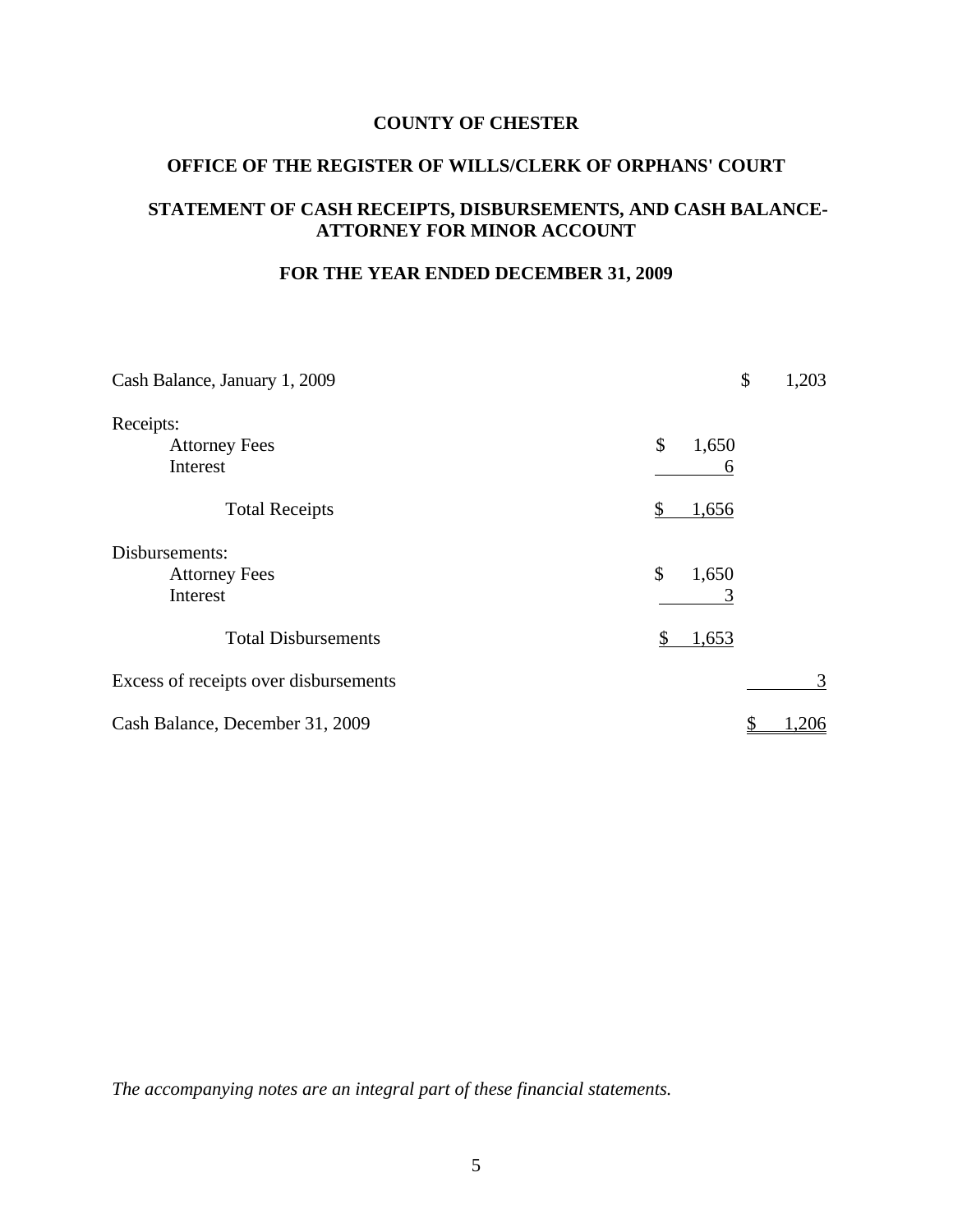#### **OFFICE OF THE REGISTER OF WILLS/CLERK OF ORPHANS' COURT**

#### **STATEMENT OF CASH RECEIPTS, DISBURSEMENTS, AND CASH BALANCE-COUNSELING FEES ACCOUNT**

#### **FOR THE YEAR ENDED DECEMBER 31, 2009**

| Cash Balance, January 1, 2009         | \$<br>23,253    |
|---------------------------------------|-----------------|
| Receipts:                             |                 |
| <b>Attorney Fees</b>                  | \$<br>1,500     |
| Interest                              | 212             |
| <b>Total Receipts</b>                 | 1,712<br>S      |
| Disbursements:                        |                 |
| <b>Attorney Fees</b>                  | \$<br>63        |
| <b>Total Disbursements</b>            | <u>63</u><br>\$ |
| Excess of receipts over disbursements | 1,649           |
| Cash Balance, December 31, 2009       | 24,902<br>\$    |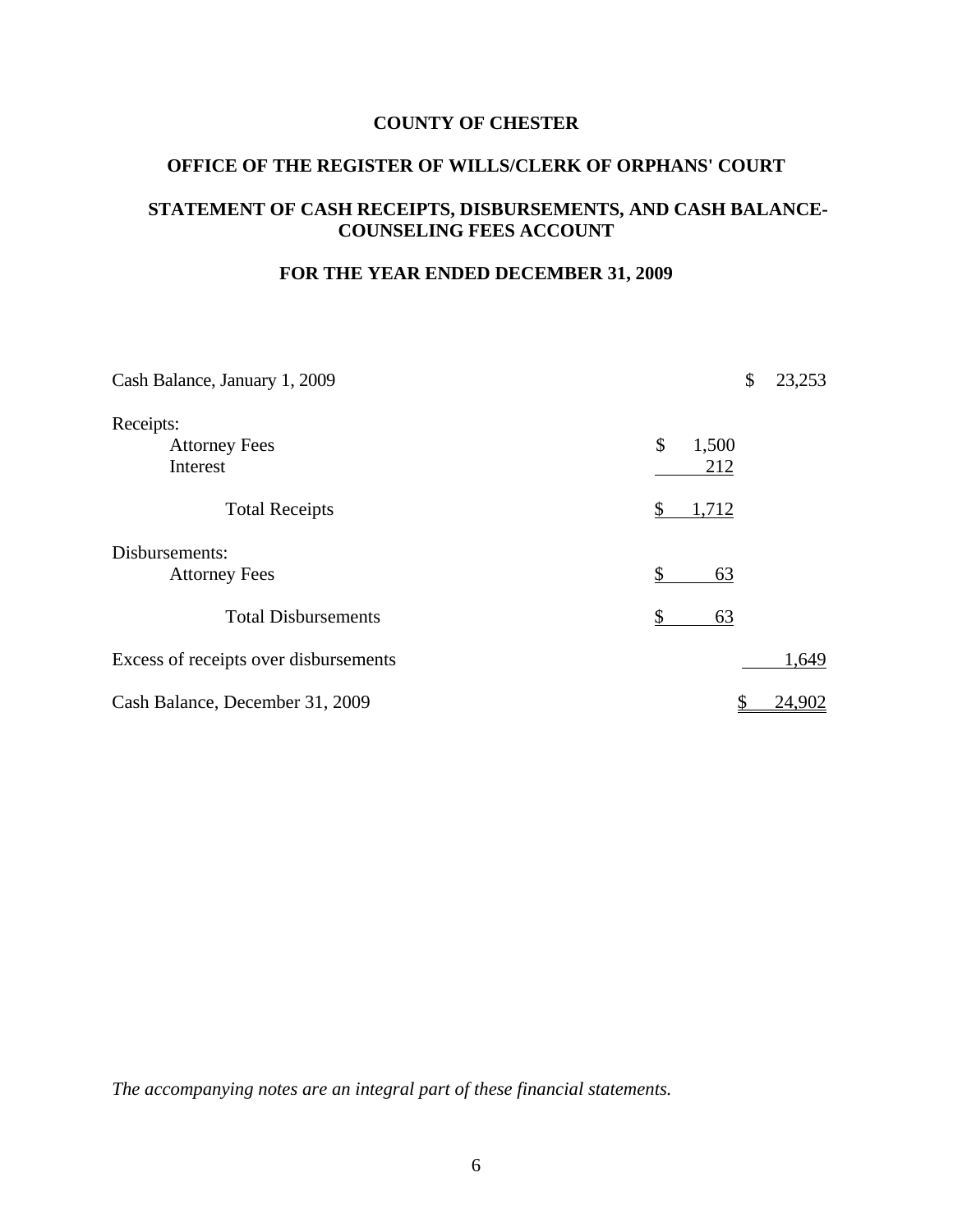#### **OFFICE OF THE REGISTER OF WILLS/CLERK OF ORPHANS' COURT**

#### **NOTES TO FINANCIAL STATEMENTS**

#### **FOR THE YEAR ENDED DECEMBER 31, 2009**

#### *Note 1 - Summary of Significant Accounting Policies*

#### **Background and Reporting Entity**

The *Register* acts as a conduit for the Commonwealth of Pennsylvania, the County of Chester, related political subdivisions, and the citizens it serves. Consequently, the *Register's* cash balance at any point in time represents undisbursed funds to one (or all) of these parties. For financial statement purposes, these undisbursed funds are included as a liability of the *Register.*

The actual operating expenses of the *Register* are paid by the County of Chester. These costs include the salary and wages of office employees, fringe benefits, postage, telephone, office supplies, computer/LAN use, and furniture and equipment. These costs are not included in the audited Statements of Cash Receipts, Disbursements, and Cash Balances.

#### **Basis of Accounting**

The books and records of the *Register* are maintained on the cash basis of accounting. Consequently, receipts are recognized when received rather than when assessed or otherwise due, and disbursements are recognized when paid rather than when the obligation is incurred. Accordingly, the accompanying statements do not present the assets, liabilities, receipts, disbursements, and cash balances in accordance with generally accepted accounting principles.

#### **Inheritance Tax**

The Commonwealth of Pennsylvania requires the *Register* to collect inheritance taxes on its behalf. The Commonwealth has set up a local bank account in which these monies are to be deposited daily. The bank account is controlled by the Commonwealth. The *Register* does not have withdrawal or check writing authority and does not receive bank statements. Consequently, the taxes collected are not presented in the accompanying Statements of Cash Receipts, Disbursements, and Cash Balances pursuant to generally accepted accounting principles applicable to agency funds.

#### *Note 2 - Legal Matters*

Our audit disclosed no pending litigation involving the *Register* or its Register of Wills/Clerk of Orphans' Court (Paula Gowen) for the year ended December 31, 2009.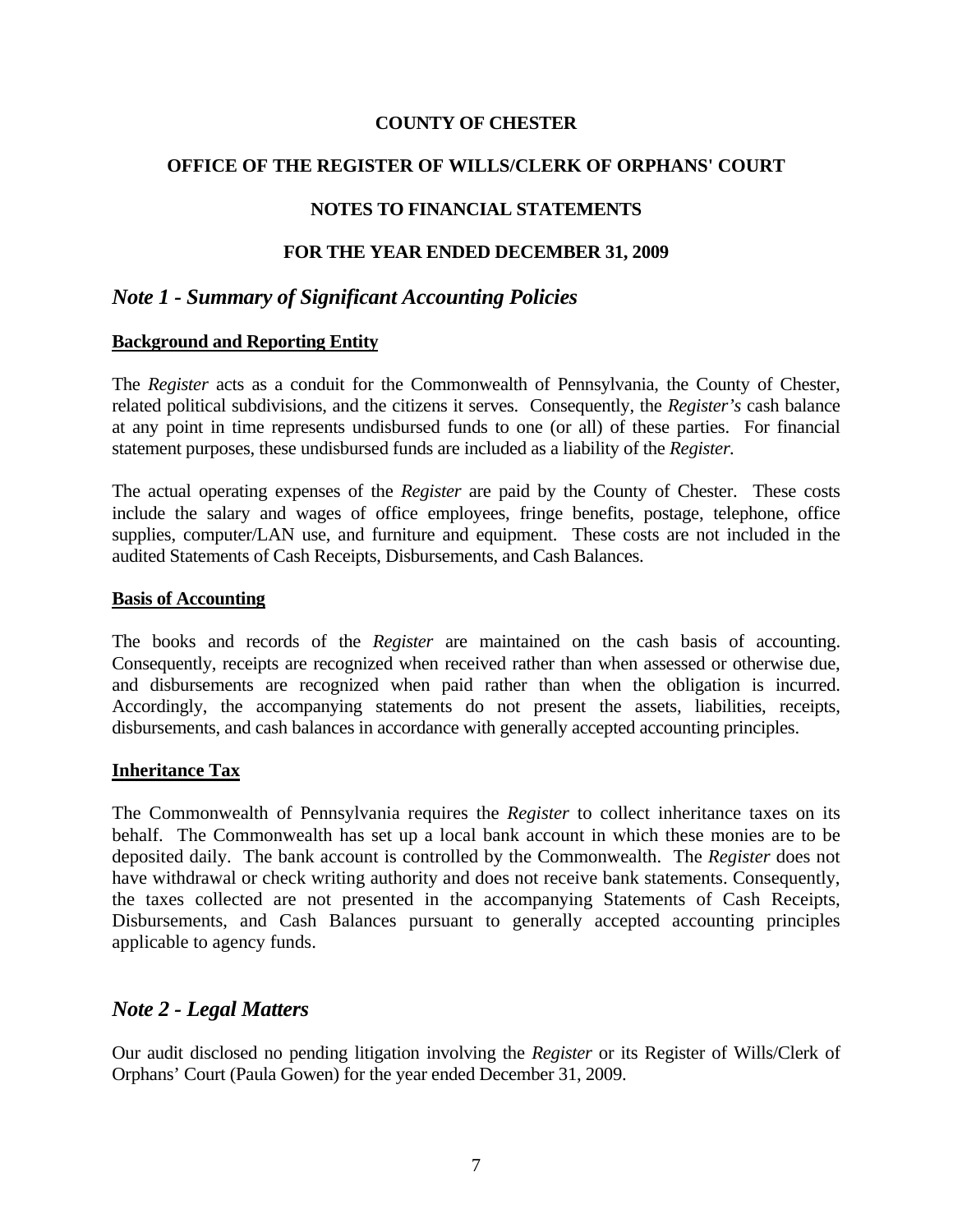

# **COUNTY OF CHESTER** OFFICE OF THE CONTROLLER

2 N. HIGH STREET, SUITE 540, P.O. BOX 2748, WEST CHESTER, PA 19380-0991 FAX: (610) 344-6750 TELEPHONE: (610) 344-6155

VALENTINO F. DIGIORGIO, III

October 19, 2010

Office of the Register of Wills/Clerk of Orphans' Court Chester County Justice Center West Chester, PA 19380

#### **Report on Internal Controls**

In accordance with Government Auditing Standards, the scope of our audit included an examination and evaluation of the adequacy and effectiveness of the *Register's* system of internal control and the quality of performance of the *Register* in carrying out assigned responsibilities. The primary objectives of internal controls include the following:

- Safeguarding of assets
- Reliability and integrity of information
- Compliance with policies, procedures, laws and regulations
- Compliance with provisions of contracts and lease agreements.

In addition, generally accepted auditing standards (GAAS) require that auditors obtain an understanding of the internal control process and assess control risk in financial statement audits. For a financial statement audit, internal control is defined as a process which is designed to provide reasonable assurance that objectives regarding the reliability of financial reporting, the effectiveness and efficiency of operations, and the compliance with applicable laws and regulations are achieved. The internal control process consists of five components. They are the *control environment*, *risk assessment*, *information and communication*, *monitoring*, and *control activities*.

The *control environment* sets the tone of the organization and is the foundation for all other components of internal control. The collective effect of various important factors defines the *control environment*, which in turn establishes, enhances, or mitigates the effectiveness of policies and procedures. These important factors include the entity's organizational structure and methods of assigning authority and responsibility.

The *risk assessment* is the entity's identification and analysis of relevant risks to the achievement of its objectives, and forms a basis for determining how the risks should be managed.

*Information and communication* are the identification, capture, and exchange of information in a form and time frame that enables people to carry out their responsibilities.

*Monitoring* is a process that assesses the quality of internal control performance over time.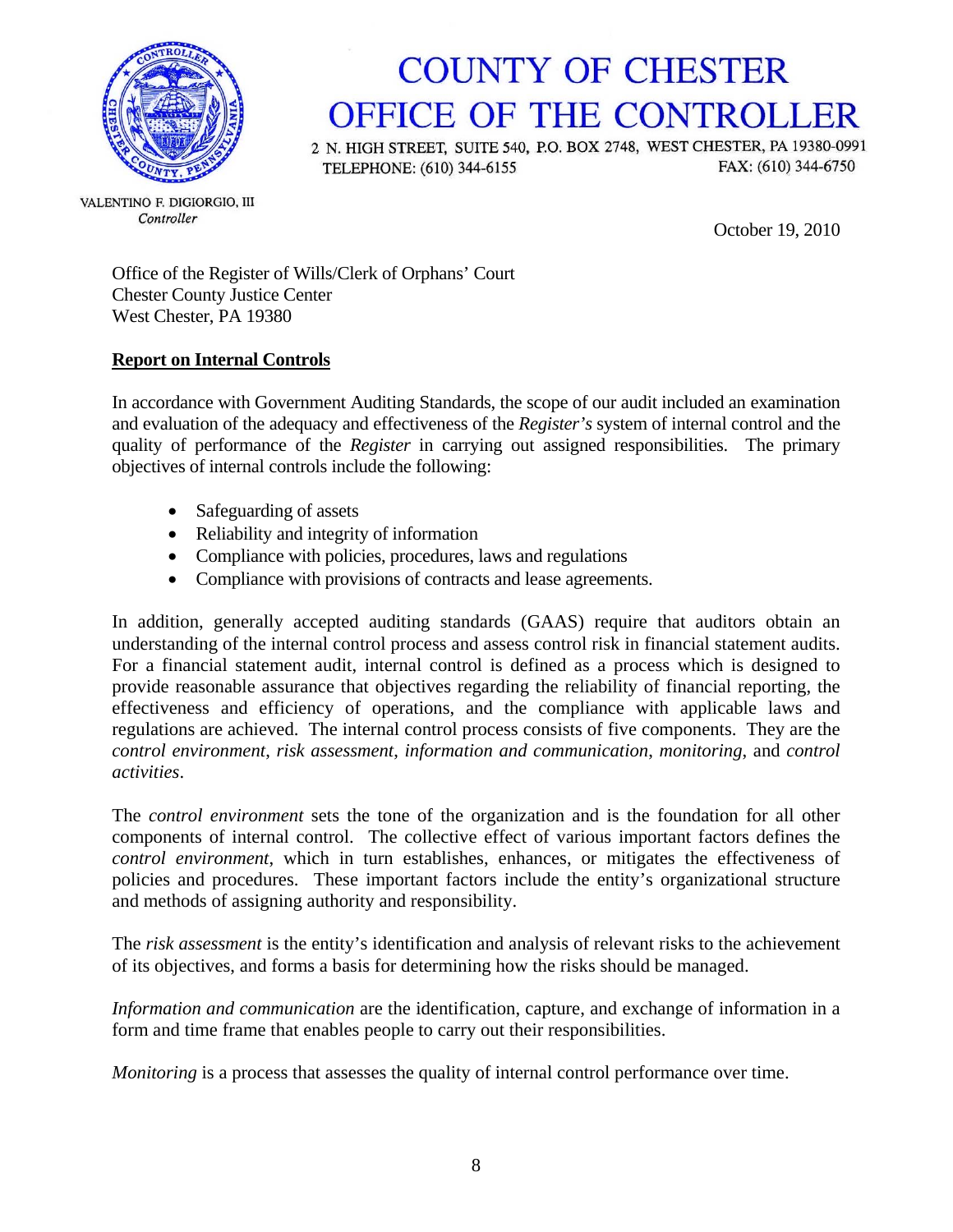#### **Report on Compliance and on Internal Controls Over Financial Reporting**

*Control activities* are the policies and procedures that help ensure management directives are carried out. These policies and procedures may be classified as:

- Authorization
- Segregation of duties
- Documentation
- Physical safeguards
- Independent checks and balances.

Our audit disclosed no significant deficiencies or material weaknesses that, in our opinion, pose a significant risk to the *Register* or the County of Chester. Additionally, our observations and testing revealed no audit findings in any of the areas tested.

This report is intended for the information of the Chester County Commissioners and the Chester County Court of Common Pleas. This report is, however, a matter of public record and its distribution is not limited.

Valet de Grapio III

Valentino F. DiGiorgio, III **Controller**